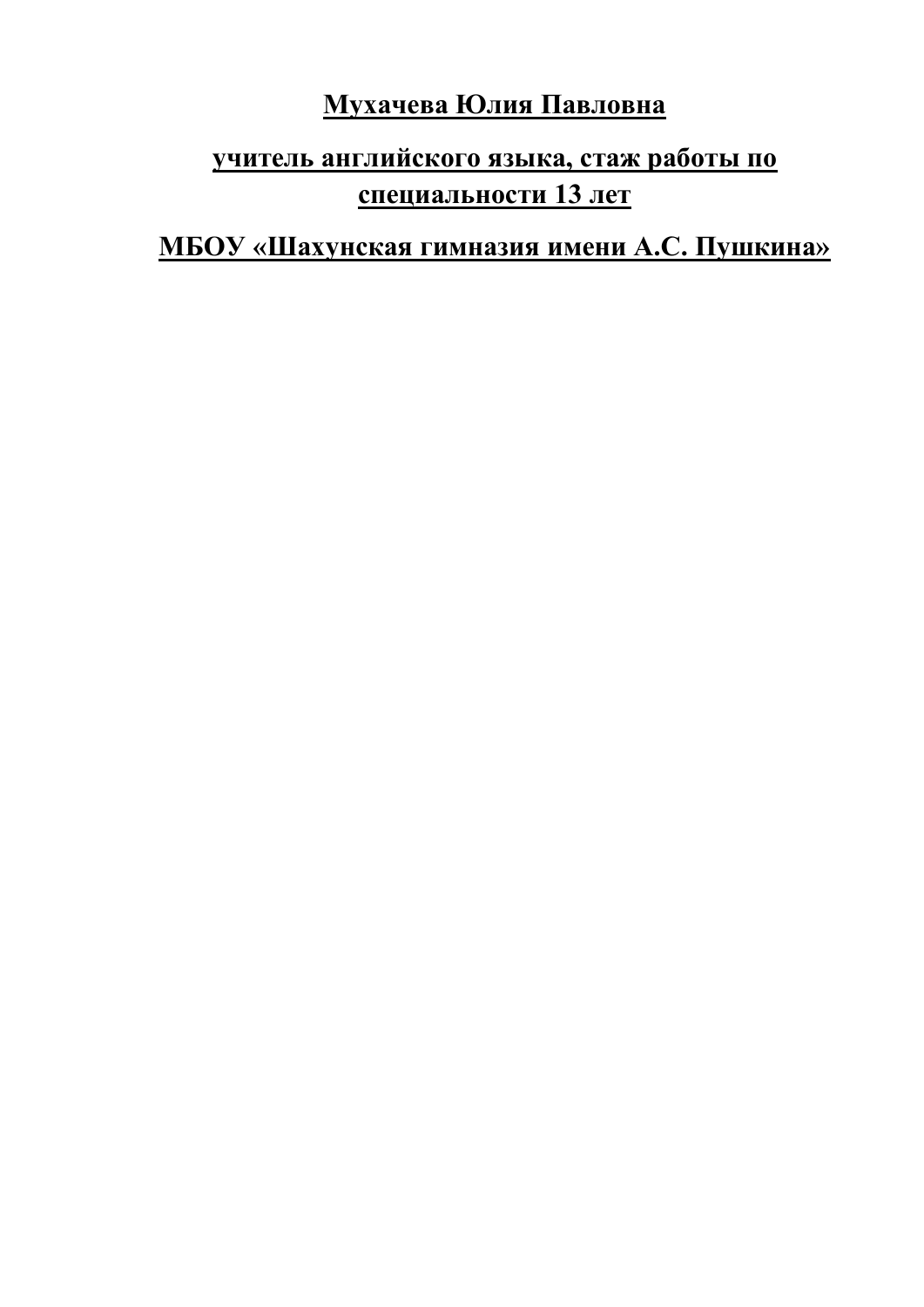#### **Система упражнений с применением активных методов обучения, адаптированная под УМК О.В. Афанасьева, И.В. Михеева, Английский язык, 8 класс, Москва «Просвещение» 2018**

#### **Discussions and Debates.**

1. Advantages and disadvantages of a teaching profession.

- 2. The most popular jobs in Russia.
- 3. What job would you like to do in the future?
- 4. Some people think that instead of human beings there will be only teaching machines.
- 5. Fashion is an art form.
- 6. People should not be judged by what they wear.
- 7. What makes money valuable?
- 8. Pros and cons of wearing a school uniform.
- 9. How important is the label on the item of clothing for you?
- 10. How often do you shop for clothes?
- 11. Virtual reality, danger ahead?
- 12. Some people nowadays think that robots can do more harm than good.
- 13. The list of controversial problems for discussion:
	- Nuclear power
	- New information Technology
	- Computerization
	- Cloning
	- Genetic Engineering
- 14. How to be a good journalist?
- 15. What makes journalism an attractive but difficult profession?

#### **2. Warm-up discussions**

What's your favourite sport? Why?

Do you play it, watch it or both?

What sport do you dislike? Why?

Which sports do you associate more with men than with women? Why?

#### **3. Panel Discussions**

| <b>Expressing an opinion:</b> | Conceding an argument:      |  |
|-------------------------------|-----------------------------|--|
| If you ask me                 | Perhaps, you are right.     |  |
| Personally, I think           | OK, you win.                |  |
| If you want my opinion,       | You've convinced me.        |  |
| <b>Strong agreement:</b>      | Hedging:                    |  |
| Absolutely.                   | I take your point, but      |  |
| I couldn't agree.             | Yes, but $\ldots$           |  |
| I totally agree.              |                             |  |
| I agree.                      |                             |  |
| <b>Qualified agreement:</b>   | <b>Strong disagreement:</b> |  |
| That's partly true.           | I don't agree.              |  |
| On the whole, yes.            | On the contrary             |  |
| I'd go along with that.       | I totally disagree.         |  |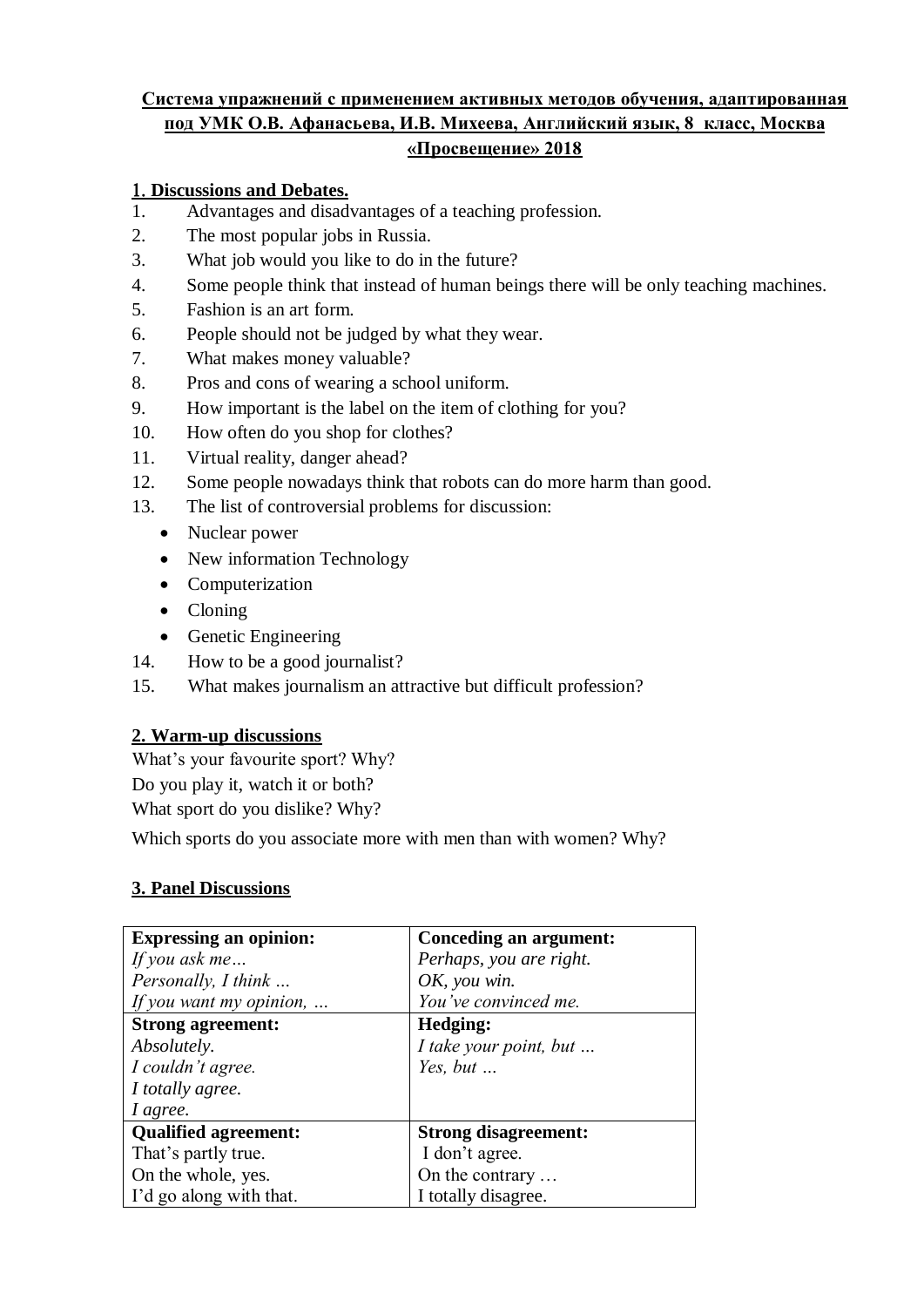#### **3. Role plays.**

1. Student 1 - Pretend that you are a career advisor. Suggest your partner what he/she should do in the future. Student 2 – React to your parnter's suggestions, make the talk logical. Use the list of phrases.

2. Student 1 - Pretend that you are at the lesson of English. Ask your partner (a teacher) what you should do if

- You have a problem
- You are confused or have a request
- You ask for some instructions
- You offer help or ask for permission
- You have a language problem
- You inform your teavher.

Student 2 – React to your partner's questions and requests, make the talk logical. Use the list of phrases.

3. Student 1 - Pretend that you are a customer. Student 2 – Pretend that you are a shop assistant. Talk about buying a) clothes, b) shoes, c) food, d) gifts. Make the talk logical. Use the list of phrases.

4. Student 1 - Pretend that you have lost his/her way. Ask for directions. Student 2 – Pretend that you are a passer-by, give directions. Make the talk logical. Use the list of phrases.

5. Make up a telephone call and act it out with your partner. Make the talk logical. Use the list of phrases.

6. A book is put up for a sale, the writer acquaints the audience with a part of the work. The  $1<sup>st</sup>$ role is the author presenting his latest book. The 2nd role is an interviewer. Pupils had a recommendation not to correct mistakes of each other, not to interrupt the speaking flow, to ask the interlocutor to say something again if they do not catch the essence, or do not understand any words. They used a list of phrases.

#### **4. Simulations. Dramatization.**

- Tell Malcolm's story on the part of a) Mr Peppi, one of Malcolm's classmates
- Simulate such a situation in a family:

| Father                                                                                                                | Mother                                                                            | Son                                                                                                                                     |
|-----------------------------------------------------------------------------------------------------------------------|-----------------------------------------------------------------------------------|-----------------------------------------------------------------------------------------------------------------------------------------|
| You're an ex-officer<br>and have brought up<br>your son (now 18)<br>according to your<br>progressive, armed<br>system | You are often to<br>meditate between your<br>husband and your 18-<br>year-old son | You've decided not to<br>join the army, but enter<br>the university of Art and<br>Design, you are now<br>going to tell your<br>parents. |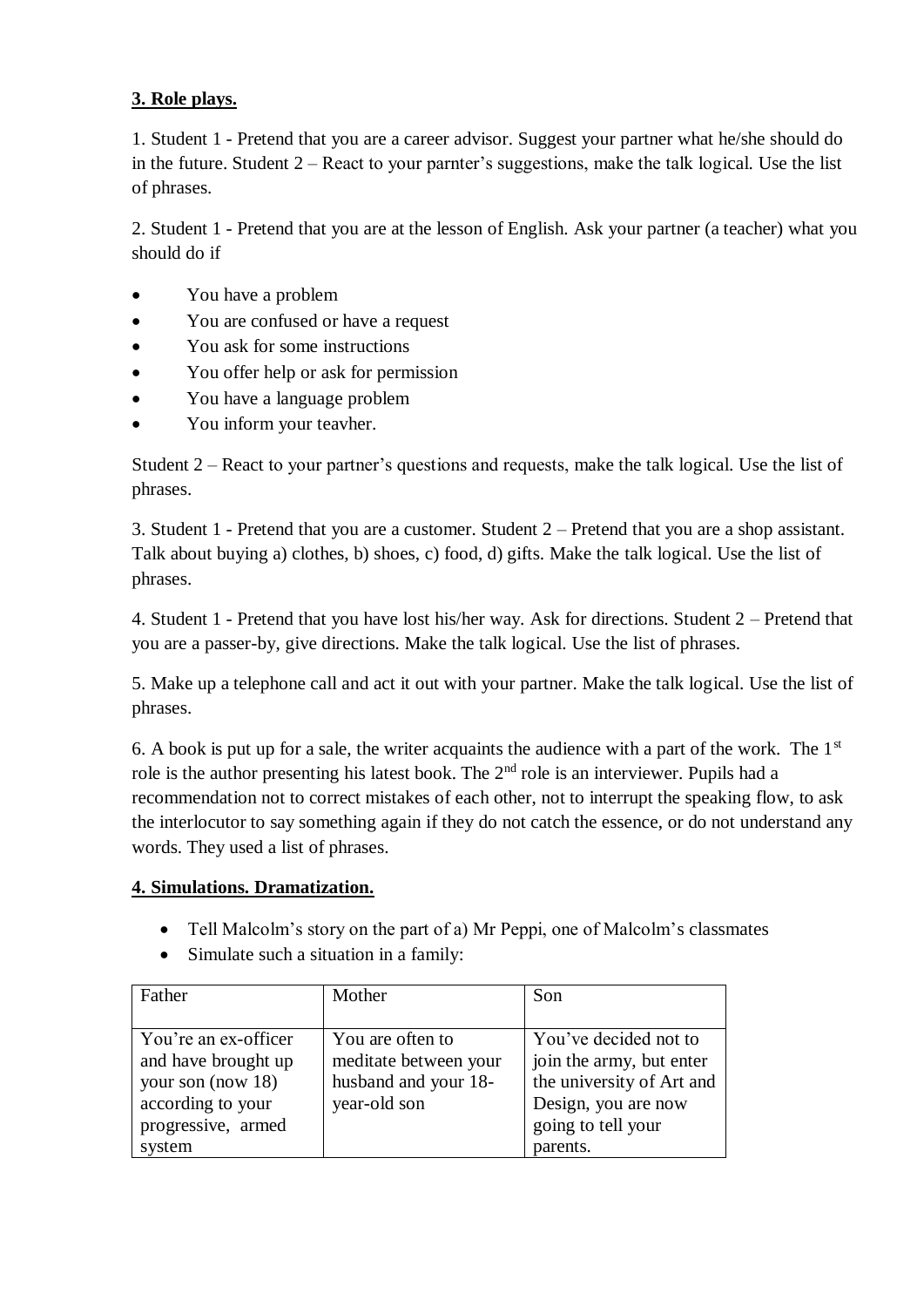Speak about your first impression of Hogwarts on the parts of Harry, Ron, Hermoine.

#### **5. One of us/Some of u**s

Учитель пишет на доске начало следующих предложений:

*One of us can …* 

*Two of us can …* 

*Three of us can …* 

*All of us can …* 

*None of us can …* 

Учащиеся делятся на группы по 4 человека. Они придумывают как можно больше настоящих предложений в течение 10 минут. Один представитель группы зачитывает несколько предложений. Их можно использовать для вопросов и ответов. Например:

#### **6. True/false sentences**

Учитель диктует 5 или более предложений. Некоторые предложения могут содержать особые грамматические структуры. Например:

Every summer I go somewhere different.

Учитель говорит, что некоторые предложения верные, а некоторые нет. Ученики пытаются угадать, работая в парах, и дают причины выбора. Затем, работая индивидуально, учащиеся пишут правильные и неправильные предложения о себе. Затем в парах угадывают друг о друге.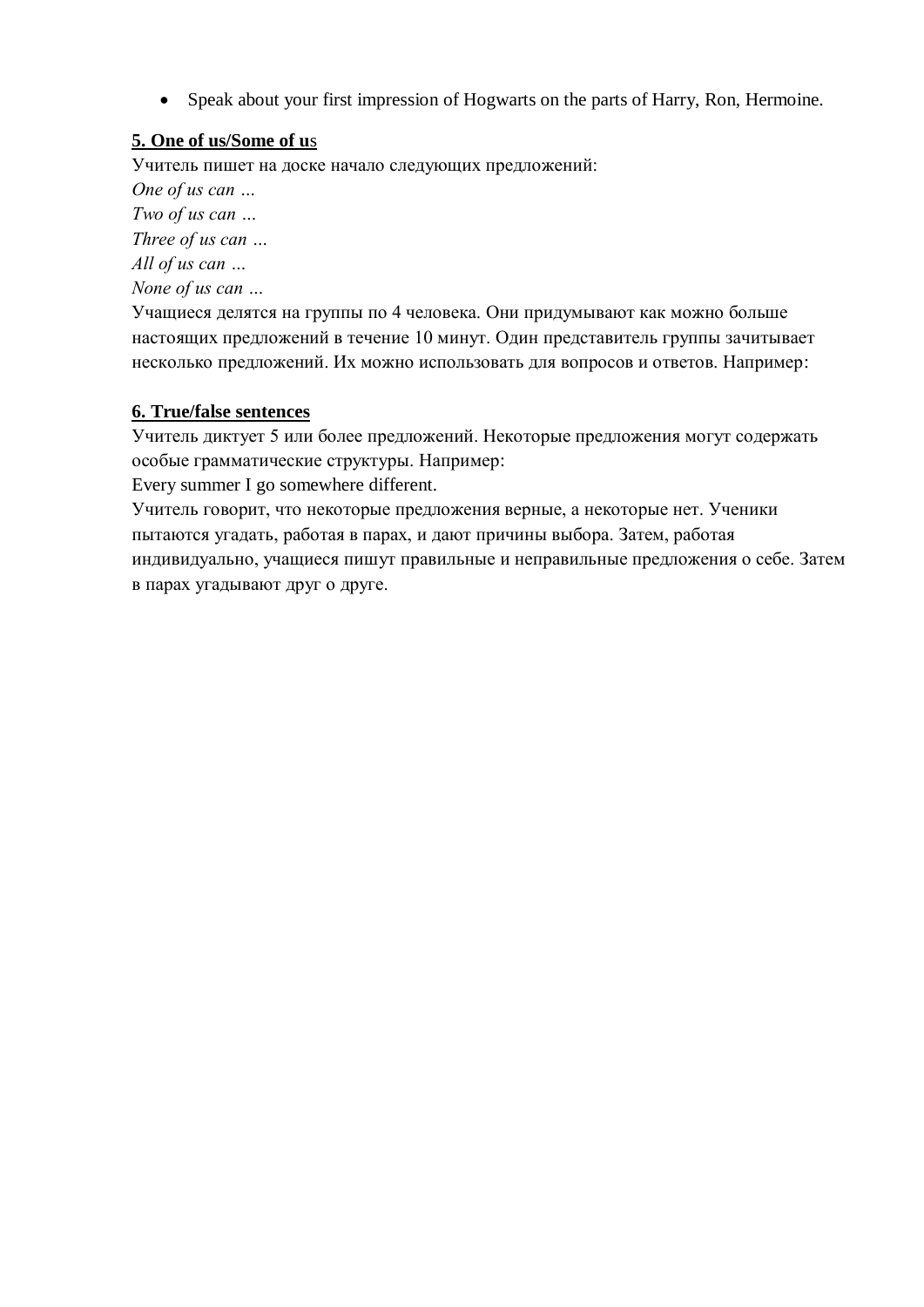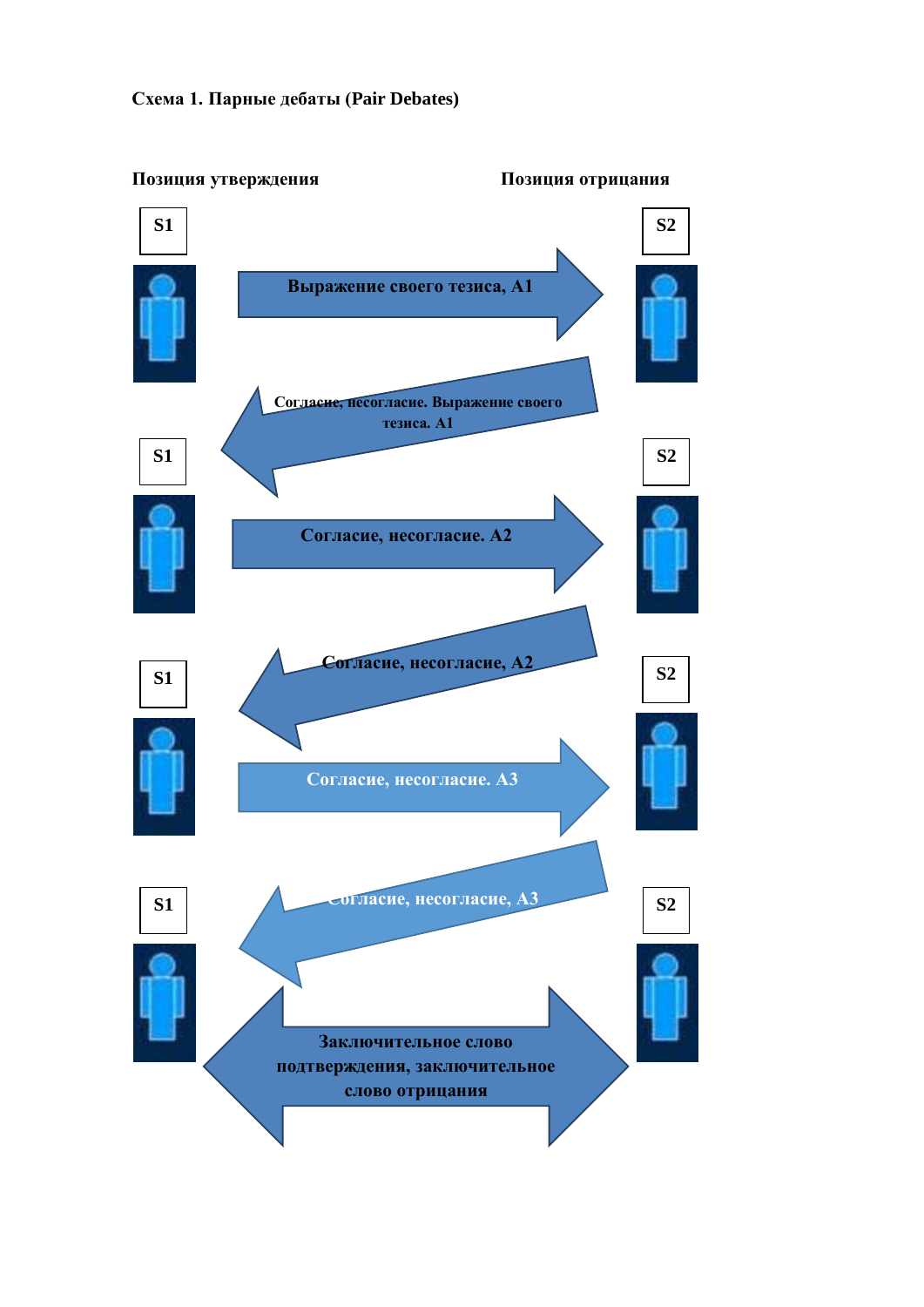# Спикер 1 | Спикер 2 | | Спикер 3 | | Спикер 4 **Судья Секундомер Time keeper Judgeвопрос-ответ аргументы,**  вопрос-ответ **аргументы, вопрос-ответ** аргументы, вопрос-ответ аргументы, позиция, **позиция, позиция,**  позиция, Спикер 1 | Спикер 2 | | Спикер 3 | | Спикер 4

### **Схема 2. Коллективная дискуссия (Group Discussion)**